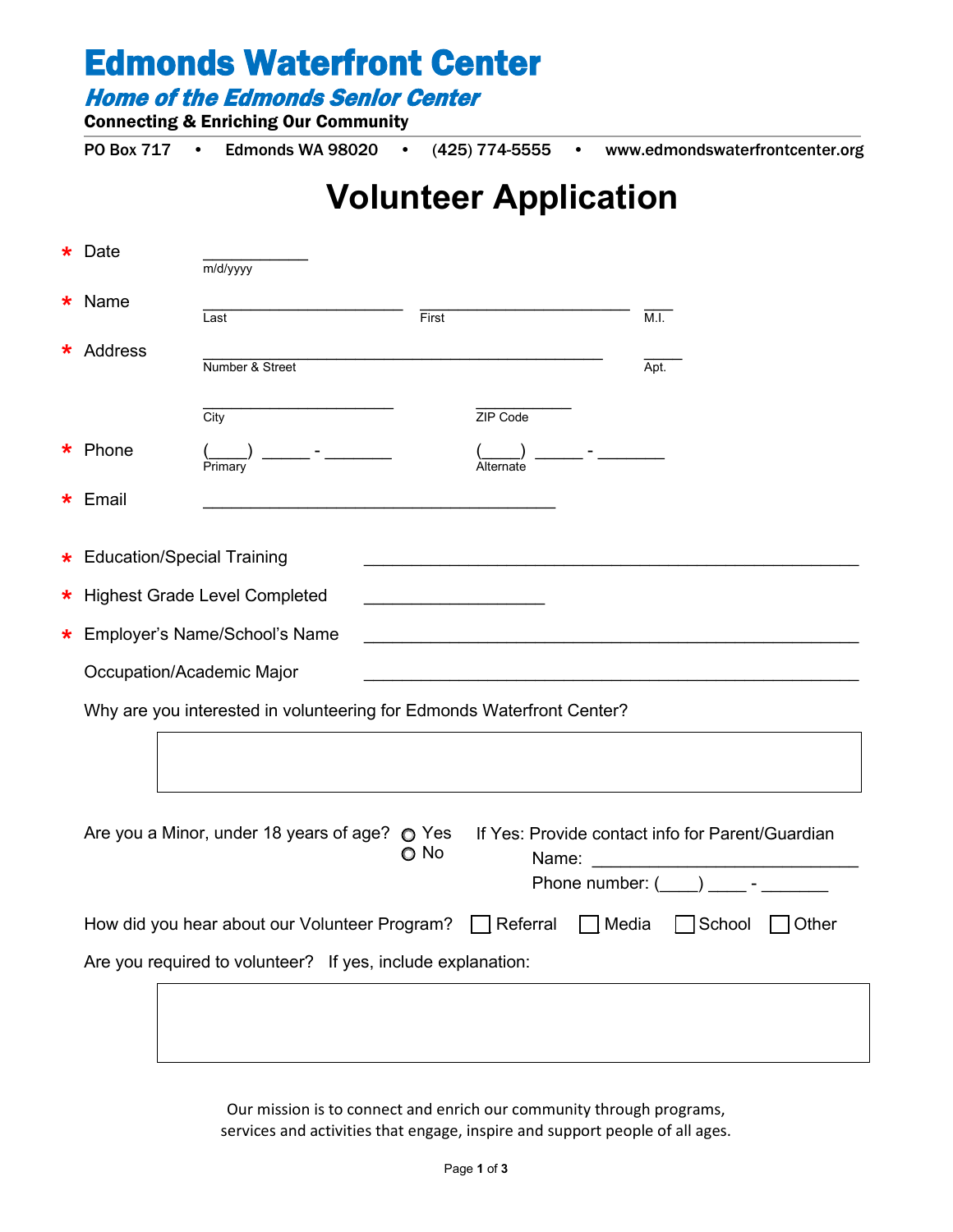|                                                                                                                                                                                                                                                                             | PO Box 717 · Edmonds WA 98020 · (425) 774-5555 · www.edmondswaterfrontcenter.org                                                                                    |
|-----------------------------------------------------------------------------------------------------------------------------------------------------------------------------------------------------------------------------------------------------------------------------|---------------------------------------------------------------------------------------------------------------------------------------------------------------------|
| Volunteer Experience (list most-recent service positions):                                                                                                                                                                                                                  |                                                                                                                                                                     |
|                                                                                                                                                                                                                                                                             |                                                                                                                                                                     |
|                                                                                                                                                                                                                                                                             |                                                                                                                                                                     |
|                                                                                                                                                                                                                                                                             |                                                                                                                                                                     |
|                                                                                                                                                                                                                                                                             | How would you like to help? Check up to 3 areas of interest. Volunteer role descriptions are on Attachment 1.                                                       |
| $\Box$<br>Bastyr<br><b>CDL Bus Driver</b><br>П.<br>Docent<br>П<br>Facilities<br>$\Box$<br><b>Foot Care</b><br>$\Box$<br>Reception $-$ if interested, also select shift(s)<br>$\Box$<br>□ Special Events<br>$\Box$<br><b>Thrift Store</b><br>$\Box$<br><b>Trip Host</b><br>□ | $\begin{bmatrix} 9:00 - 12:00 \\ \end{bmatrix}$ 11:00 - 2:00 $\begin{bmatrix} 1:00 - 4:00 \\ \end{bmatrix}$<br>Statewide Health Insurance Benefits Advisors (SHIBA) |
| Please indicate any physical restrictions:                                                                                                                                                                                                                                  |                                                                                                                                                                     |
|                                                                                                                                                                                                                                                                             |                                                                                                                                                                     |
| What is your availability?                                                                                                                                                                                                                                                  |                                                                                                                                                                     |
| $\square$ Tue<br>$\square$ Wed<br>$\Box$ Mon                                                                                                                                                                                                                                | $\square$ Thu<br>$\Box$ Fri<br>$\Box$ Weekend                                                                                                                       |
| <b>Planned Duration of Volunteer Commitment:</b>                                                                                                                                                                                                                            |                                                                                                                                                                     |
| One Time:<br>1-3 months:                                                                                                                                                                                                                                                    | More than 3 months:<br>On-call:                                                                                                                                     |

Emergency Contact: In the event of an emergency, please list the person you would want notified. **\***

Other: \_\_\_\_\_\_\_\_\_\_\_\_\_\_\_\_\_\_\_\_\_\_\_\_\_\_\_\_\_\_\_\_\_\_\_\_\_\_\_\_\_\_\_\_\_\_\_\_\_\_\_\_\_\_\_\_\_\_\_

| Name            | Relationship |
|-----------------|--------------|
| Phone<br>$\sim$ |              |

Our mission is to connect and enrich our community through programs, services and activities that engage, inspire and support people of all ages.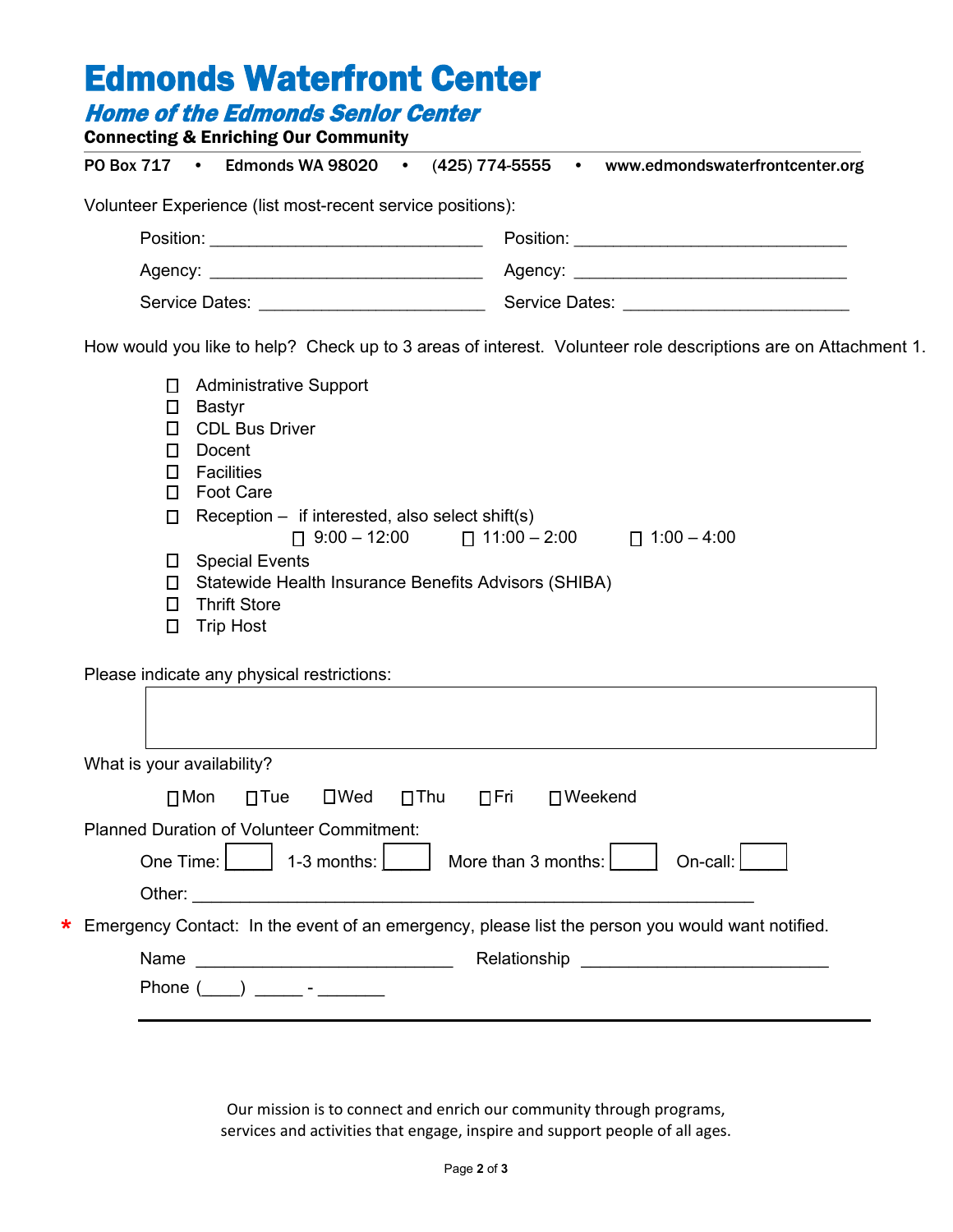### Home of the Edmonds Senior Center

Connecting & Enriching Our Community

PO Box 717 • Edmonds WA 98020 • (425) 774-5555 • www.edmondswaterfrontcenter.org

### **All Applicants -- review and respond to the following statements: \***

|                                                                                                                                                                                                                                                     | Concur | Do Not<br>Concur |
|-----------------------------------------------------------------------------------------------------------------------------------------------------------------------------------------------------------------------------------------------------|--------|------------------|
| I certify that I have answered truthfully and have not knowingly<br>withheld any information relative to my application.                                                                                                                            |        |                  |
| I understand that if I am accepted as a volunteer, my volunteer<br>relationship at Edmonds Waterfront Center (EWC) will be of<br>indefinite duration and that either EWC or I will be free to<br>terminate this volunteer relationship at any time. |        |                  |
| I further understand that, if accepted as a volunteer, any<br>misrepresentation or material omission on this application which<br>becomes known to EWC may result in my immediate dismissal<br>as a volunteer.                                      |        |                  |
| I agree that all work I do is on a volunteer basis, and I am not<br>eligible to receive any monetary payment or reward.                                                                                                                             |        |                  |
| I understand that Edmonds Waterfront Center will conduct<br>a Criminal Background Check for adult applicants.                                                                                                                                       |        |                  |

#### **Minor Applicants and their Parents/Guardians – review and respond to the following additional statements:**

|                                                                                                                                                         | Concur | Do Not<br>Concur |
|---------------------------------------------------------------------------------------------------------------------------------------------------------|--------|------------------|
| We understand that parental/guardian consent is required to<br>volunteer because the applicant is under age 18.                                         |        |                  |
| We have reviewed and discussed this completed application<br>together.                                                                                  |        |                  |
| The parent/guardian named on page 1 of this application also<br>attests to the truthfulness, accuracy, and completeness of the<br>information provided. |        |                  |

*Thank you so much for your interest.* 

*Please save your completed application to your device. Submittal options:*

- *e-mail to hospitality@edmondswaterfrontcenter.org*
- *drop off a printed copy at the main desk (first floor) of Edmonds Waterfront Center*
- *mail a copy to the PO Box address above*



For office use: Interview with \_\_\_\_\_\_\_\_\_\_\_\_\_\_\_\_\_\_\_\_\_\_\_\_\_\_\_\_\_\_\_ Date \_\_\_\_\_\_\_\_\_\_\_\_\_\_\_

Our mission is to connect and enrich our community through programs, services and activities that engage, inspire and support people of all ages.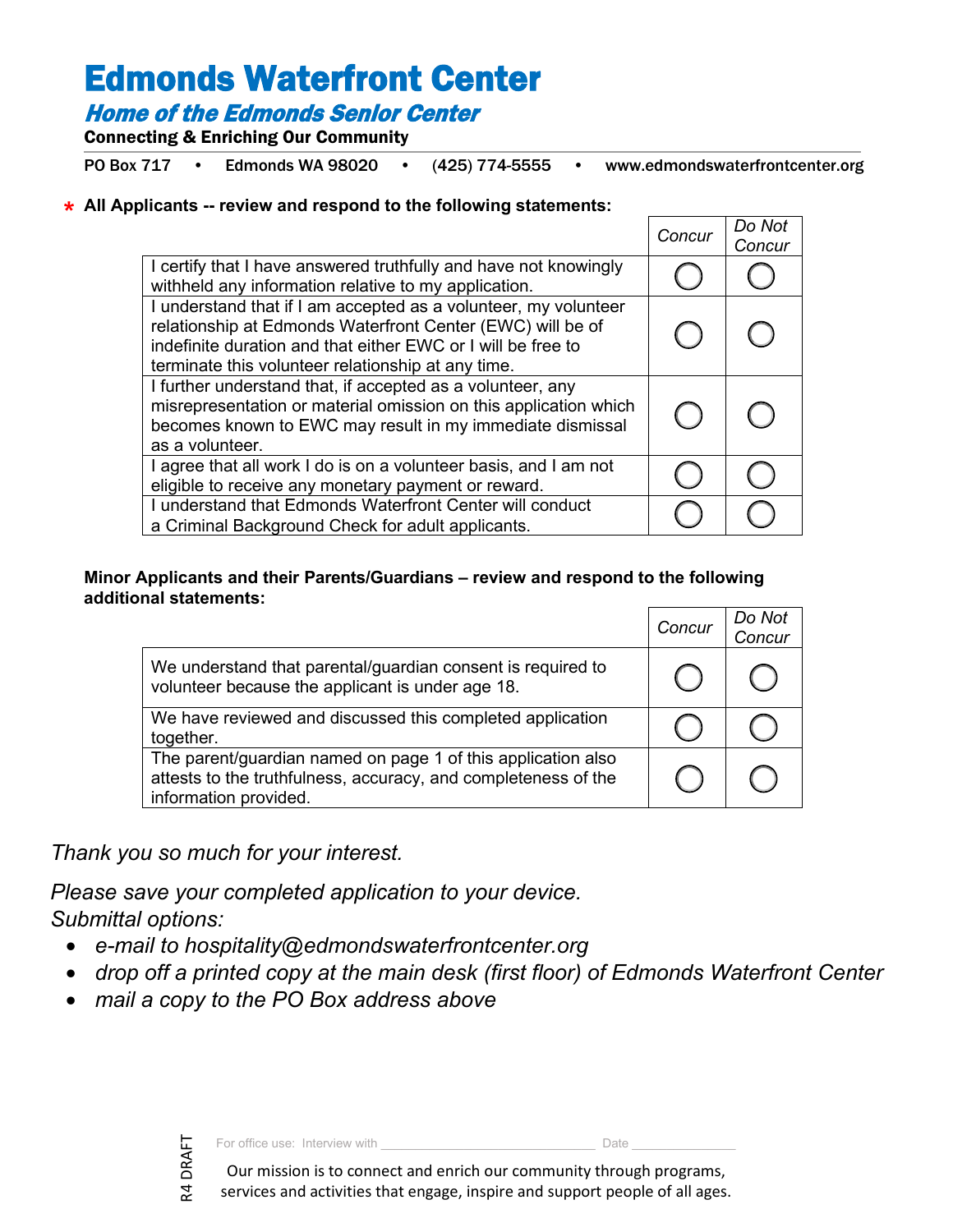- **Administrative Support:** Assist various EWC staff departments -- assemble membership mailings, assist with correspondence, accounting, data entry, filing, etc. May have a regular schedule or be on-call.
- **Bastyr:** Bastyr Center for Natural Health provides naturopathic medicine to seniors and patients of all ages. The clinic program at EWC uses volunteers to schedule appointments, assist with pre-screening, check-in patients, accept payments, make reminder calls, and assist clinic staff with administrative duties.
- **CDL Bus Driver:** Friendly, helpful, and able to physically assist trip goers on and off bus as needed. Must have a current Class C license, pass background and motor vehicle record (MVR) checks. Schedule includes weekdays and some evenings and weekends.
- **Docent:** Provide EWC educational tours to guests and groups. Become familiar with the EWC history, mission, and programs and be comfortable with public speaking. May have a regular schedule or be on-call.
- **Facilities:** Provide varied support throughout the building--cleaning, maintenance, event set-up/break-down, audio-visual support. Must be able to lift 35 lbs.
- **Foot Care:** Professional foot care for all feet. Volunteers handle patient check-in, clinic flow, assist with pre-appointment footcare forms, obtain payment with receipt, retrieve calls from voicemail footcare line, make appointments, place courtesy reminder calls, and maintain the waitlist. HIPAA training required for this position.
- **Reception:** Receive visitors and phone calls at the upstairs or downstairs reception desk—greet folks and direct inquiries appropriately. Become familiar with EWC activities; learn registration processes and tools for the senior lunch program, EWC membership, and scheduled classes.
- **Special Events:** Provide support for a variety of events throughout the year. Assistance with set-up and clean-up, event check-in and monitoring, and other support, as needed. Weekdays, weekends, and evenings as needed.
- **Statewide Health Insurance Benefits Advisors:** SHIBA, part of the Washington state Office of the Insurance Commissioner's consumer protection services, provides free, unbiased and confidential help with Medicare and health care choices. Volunteer responsibilities include answering calls and assisting with outreach and partnership development. Extensive training offered to become an advisor.
- **Thrift Store:** Winner of Best Thrifting in KING 5's Best of Western Washington 2021, the thrift store has a community of 70 volunteers receiving, sorting, pricing, displaying, and selling donated merchandise. Funds raised support EWC.
- **Trip Host:** Chaperone for trips. Duties include keeping the group safe, comfortable and on-time, assisting the driver, taking attendance, distributing itineraries and tickets, acting as the group representative while at the destination or event venue, maintaining emergency contact information, and handling emergency situations. Schedule includes weekdays and some evenings and weekends.